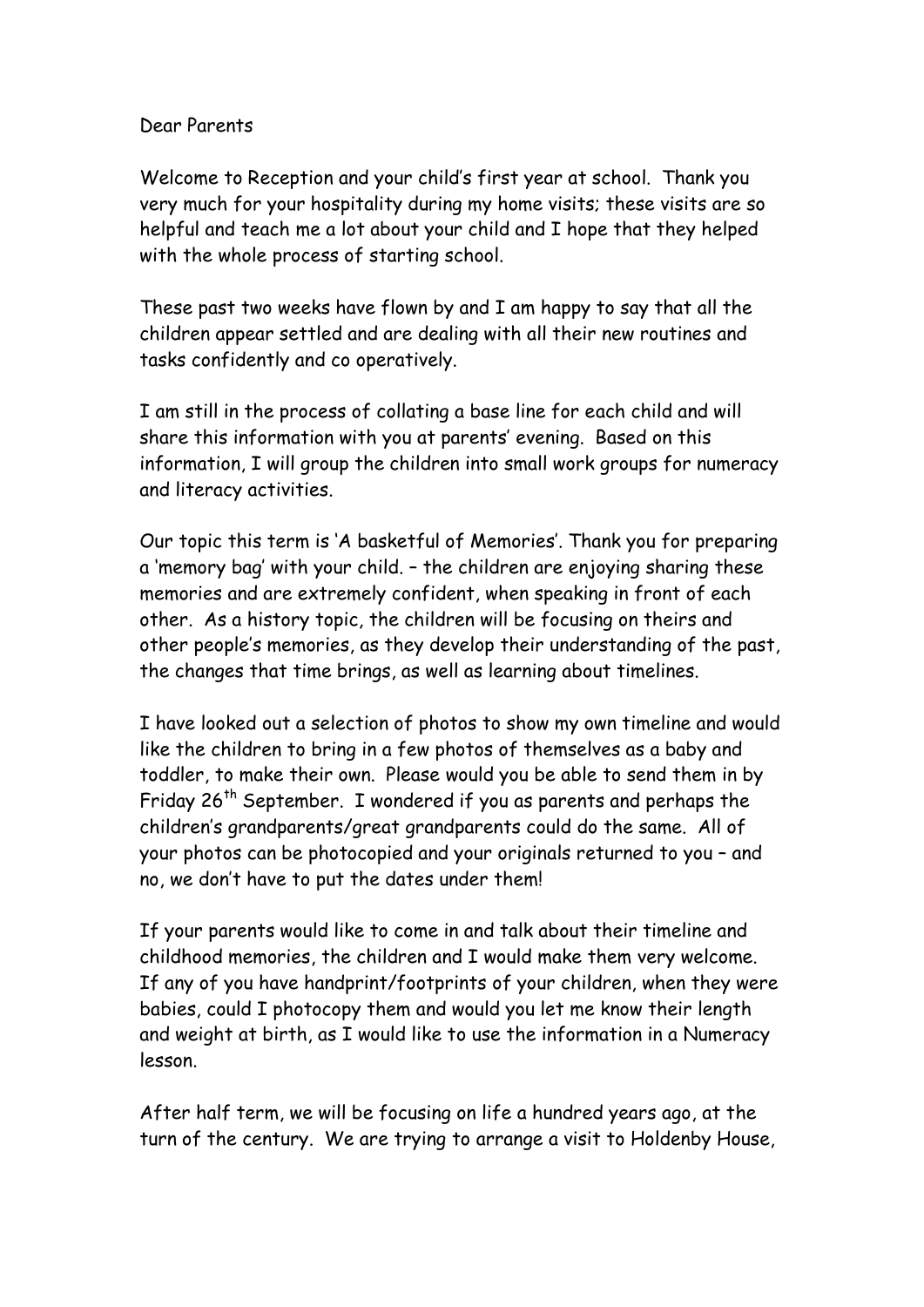to look at artefacts, clothes and the daily routines of life 100 years ago, comparing life then with their lives now.

As we move into December, I want to take them even further back along our class timeline, to the time when Jesus came to Bethlehem and share with them the Christmas story, ending the term with a Christmas Nativity performance.

Numeracy this term will be taught both as a whole class and in small work groups. We will be reciting numbers in order, matching numerals and quantities, counting out a given number of objects, making estimates, and where appropriate, beginning to use the language involved in adding. We will begin to use mathematical names to describe 2D shapes and mathematical language to describe them. Using our 'baby' information, we will also compare length and weight.

We will start our phonic sessions this week, following a program called Read, Write, Inc. I would like to invite you to an evening meeting, where I will explain how we teach reading and writing in the classroom. If you can not make the meeting, I will arrange a mutually convenient time with you and go through everything after school. The meeting will be held in school at 7pm on Thursday 2<sup>nd</sup> October.

PE will be weekly on a Tuesday morning, taught by a peripatetic teacher, during my non contact time. It will also be taught fortnightly on a Monday afternoon. Please would you keep your child's PE kit in school and would you be kind enough to put some spare underwear in the bag, just in case of accidents.

Every morning, the children will have access to the snack table. Mrs Nichols keeps us supplied with a lovely selection of breads and other healthy and tasty food to try. We do ask for a voluntary contribution towards the cost of this: £1 per week. Please could I ask you for £7 towards the cost this term. Fruit is available throughout the day and please would you provide your child with a water bottle, so that they can have a drink whenever they need one.

Could I also ask you to keep a coat at school, as the weather is about to become more temperamental and the children will always go outside to play, unless it's pouring!